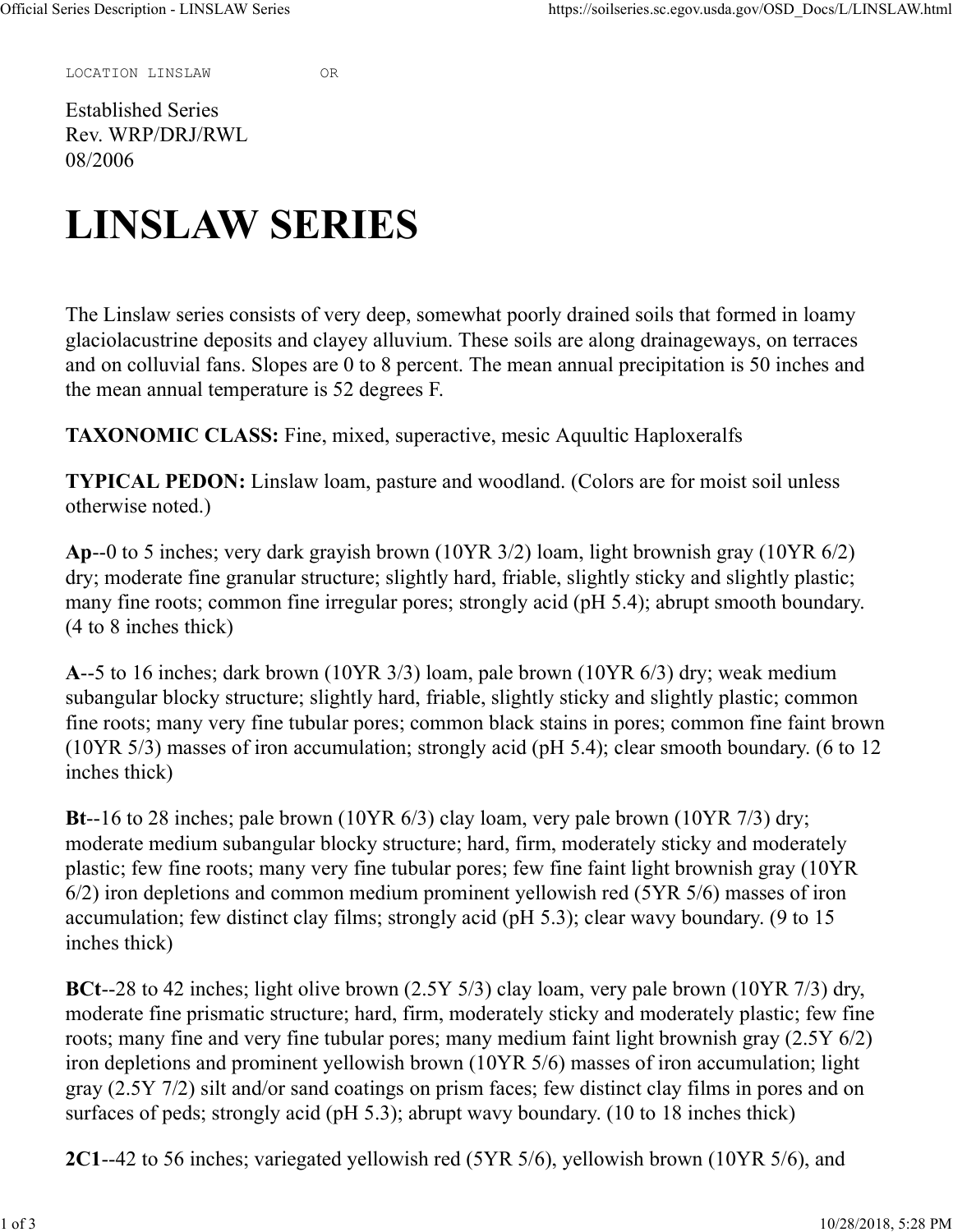gray (10YR 6/1) clay; massive, very hard, very firm, moderately sticky and very plastic; few fine roots; common very fine tubular pores; strongly acid (pH 5.4); clear wavy boundary. (12 to 16 inches thick) Official Series Description - LINSLAW Series<br>
gray (10YR 6/1) clay; massive, very hard, very firm, moderately sticky and very plastic; few fine<br>
roots; common very fine tubular pores; strongly acid (pH 5.4); clear wavy bou

2C2--56 to 60 inches; grayish brown (2.5Y 5/2) sandy clay loam, light gray (2.5Y 7/2) dry; massive; hard, friable, slightly sticky and slightly plastic; common very fine tubular pores; many coarse prominent strong brown (7.5YR 5/6) masses of iron accumulation; moderately acid (pH 5.6).

TYPE LOCATION: Lane County, Oregon; approximately 1 1/4 miles south of Fern Ridge Reservoir, north of Perkins Road; 1,200 feet south and 2,200 feet east of the northwest corner, section 5, T. 18 S., R. 5 W., W.M. Veneta, Oregon USGS quad. Latitude 44 degrees, 02 minutes, 15 seconds N.; Longitude 123 degrees, 19 minutes, 14 seconds W.; NAD 27.

RANGE IN CHARACTERISTICS: Soils are usually moist but are dry between depths of 4 and 12 inches for 45 to 60 consecutive days following the summer solstice. The mean annual soil temperature is 52 to 55 degrees F. The depth to bedrock is greater than 60 inches. The thickness of the solum ranges from 30 to 48 inches. Depth to aquic conditions with chroma of 2 or less with redox concentrations ranges from 10 to 20 inches. The pscs has 35 to 45 percent clay and 0 to 5 percent rock fragments.

The A horizon has hue of 10YR or 7.5YR, value of 3 or 4 moist and chroma of 2 or 3 moist and dry. It has weak or moderate granular and subangular blocky structure. Reaction is moderately acid or strongly acid.

The Bt horizon and BCt horizon has hue of 2.5Y or 10YR, value of 4 to 6 moist and 6 or 7 dry. It has faint to distinct iron depletions and distinct to prominent masses or iron accumulation. Texture is clay loam or clay with 35 to 45 percent clay. Reaction is strongly acid or very strongly acid.

The 2C horizon has variegated colors with hue of 2.5Y, 10YR, 7.5YR, or 5YR, value of 4 to 6, 6 or 7 dry and chroma 1 to 6 moist and dry. Texture in the upper part is clay and the lower part is sandy loam or sandy clay loam. Reaction is moderately acid to very strongly acid.

COMPETING SERIES: These are the Dupee, Santiam, and Zing series. Dupee lack the stratified, very firm clayey and sandy 2C horizon and have bedrock at 40 to more than 60 inches. Santiam soils have silty A and upper B horizons, and have 5 to 25 percent partially weathered gravel in the lower part of the B horizon and in the 2C horizon. Zing soils have an umbric epipedon, a neutral Bt horizon, and lack the very firm clayey and sandy 2C horizon.

GEOGRAPHIC SETTING: Linslaw soils are along drainageways dissecting old terraces and colluvial fans in the Willamette Valley at elevations of 250 to 800 feet. They have slopes of 0 to 8 percent. The soils formed in stratified loamy glaciolacustrine deposits and clayey mixed alluvium. The climate is characterized by warm, wet winters and hot, dry summers. The mean annual precipitation is 40 to 60 inches. The mean January temperature is 39 to 40 degrees F. and the mean July temperature is 65 to 67 degrees F. The mean annual temperature is 50 to 54